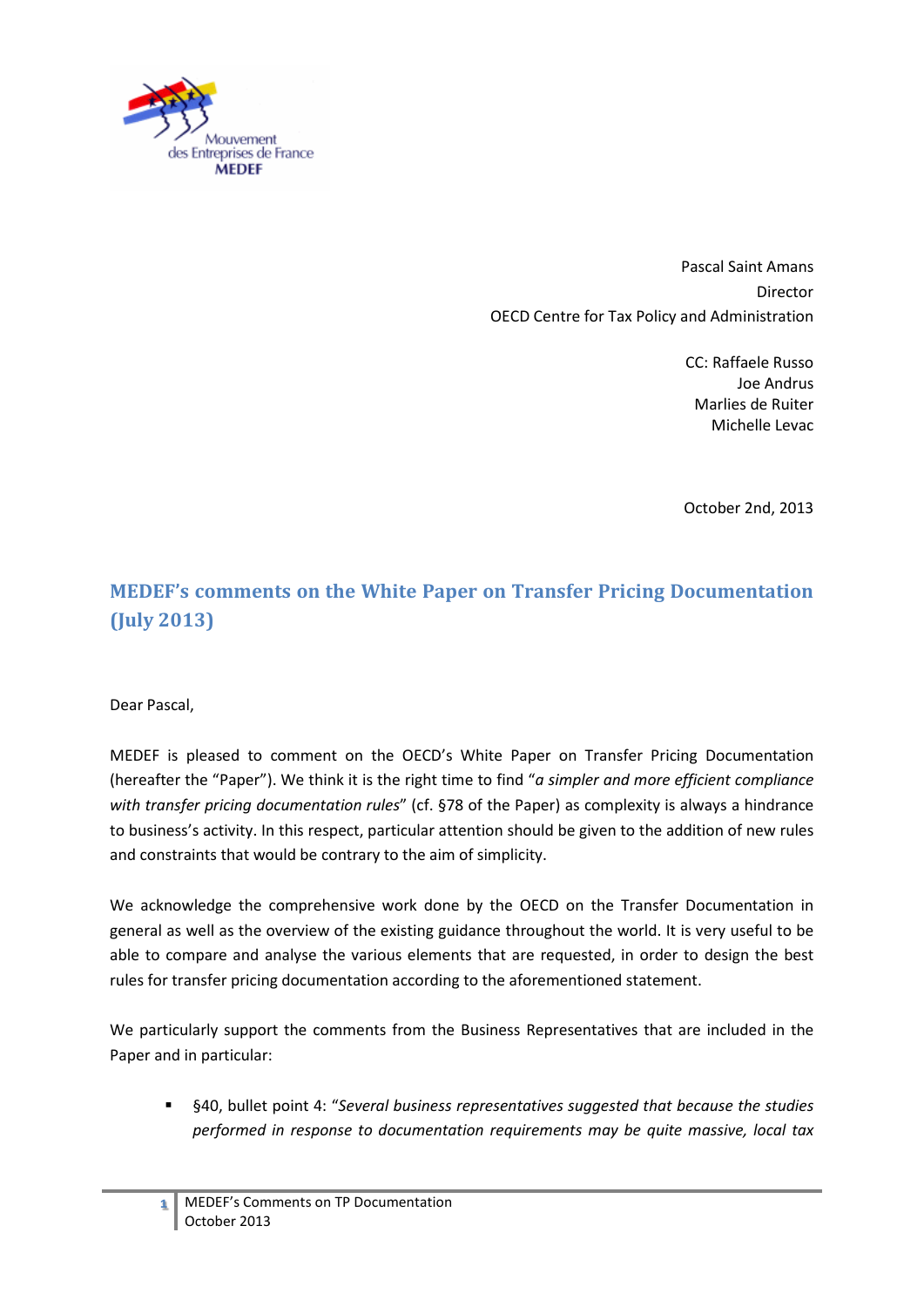*auditors often do not seem to be able to fully digest or understand what is being said. Auditors often ask questions that are answered in the documentation*."

 §43: "*This state of affairs either increases costs for MNEs in an area of activity that may be largely viewed by business as having few benefits beyond penalty avoidance, or gives rise to decisions to simply not comply in the time and manner desired by the governments promulgating the documentation rules*."

We therefore strongly support an internationally accepted and standardised format to avoid the coexistence of two sets of requirements, which would be burdensome, costly and probably inefficient. Although harmonisation is not clearly mentioned as an objective in the Paper, we assume that this is implied as it would be beneficial for both tax payers and tax administrations.

We also support a two-tier set of documentation as long as they do not impose over abundant requirements.

We also would like to stress that from a business perspective, country-by-country reporting should be treated apart, in connection with risk assessment, as it does not belong to the Transfer Pricing Documentation area.

Finally, we think that special consideration should be given to SMEs.

### **Specific comments**

Paragraph 70 (4<sup>th</sup> bullet point) states that to allow tax authorities to develop a clear understanding of the transfer pricing practices the "*financial results of applying those transfer pricing policies*" could be requested. This raises concerns for business for two mains reasons:

- Financial results are **ex post** results which take into account the various misfortunes of the business life, with variances from one year to the other. On the contrary, transfer pricing are fixed **ex ante** on a budgetary basis, as independent parties do;
- Financial results are not computed and audited on a **transactional** basis but on an **entity** basis, which is quite distinct.

We therefore think this approach should not be included in the OECD Paper, especially because it will give the misleading impression that these results are useful for transfer pricing purposes. In the same way, financial databases which provides for millions of financial results by entities are not relevant to give information about MNEs with several activities.

There seems to be a contradiction between the notion of "*big picture*" (cf. §71) which allows an overall picture of the company (i.e. disconnected from the country where it operates) and the requirements concerning local sets of accounts (§72) as they are not exploitable in the TP area, contrary to a common belief of some tax auditors.

Indeed, the information mentioned in §72 would hardly help the tax authorities as: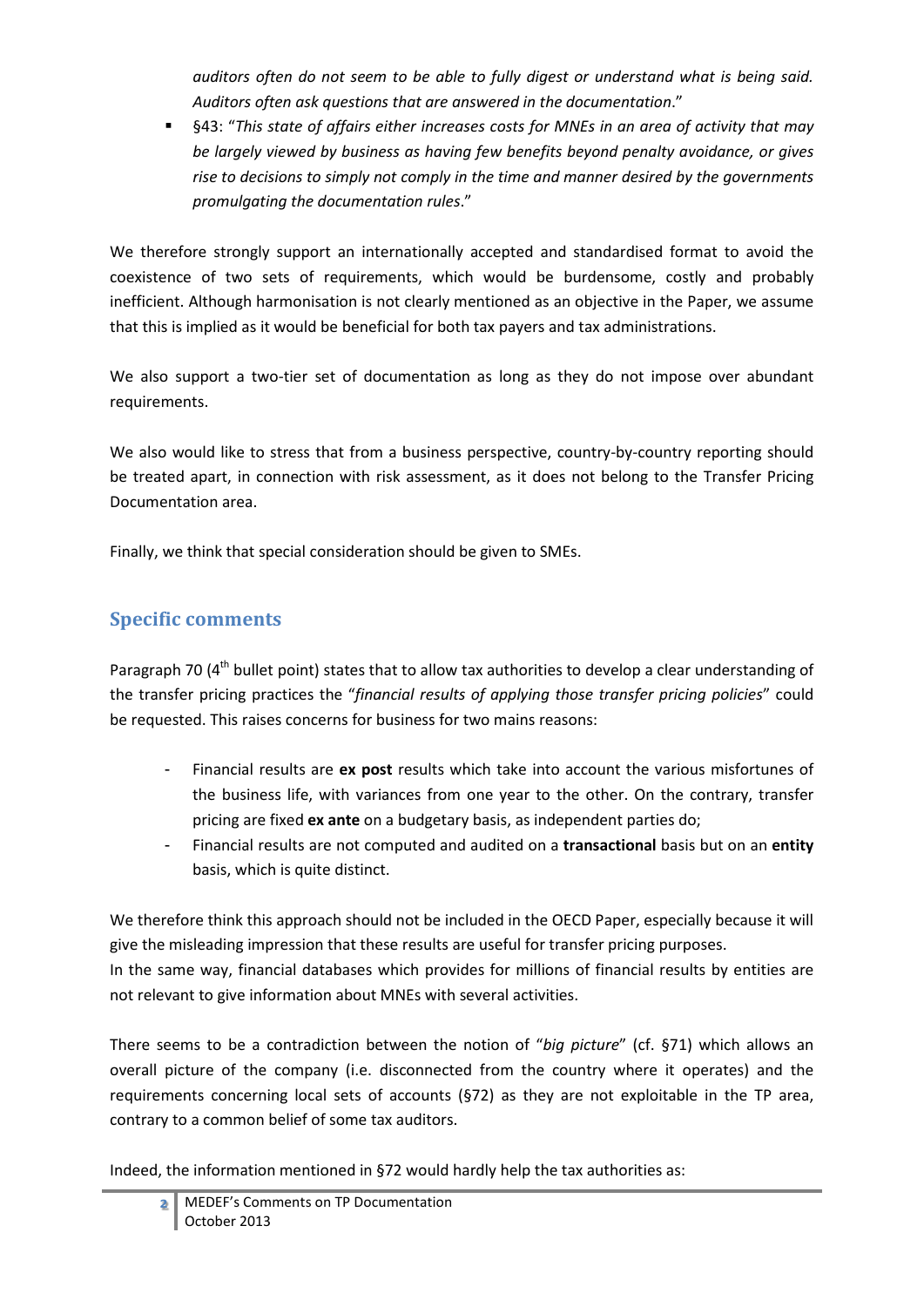- Managements accounts do not follow the entities but the business units;
- There is not always a consolidation at the country level, and if so, it will include all the activities of the country, i.e. several TP policies;
- Tax returns follow different domestic rules and are expressed in several currencies.

MNEs would be happy to provide such a big picture, if based on elements that are available as well as relevant.

Concerning segmented geographical data, it may be worth to clearly define what aim the OECD is following. If the objective is to provide tax authorities with a risk assessment tool, then MEDEF would fully support a provision asking for publicly available and already existing data at country level such as sales, employees and cash taxes.

Other data may be difficult to gather and we are not so sure they will provide the authorities with more information as regard to risk assessment.

If the aim of such a provision is to add an additional TP documentation layer, we question the efficiency and the utility of such a provision.

## **Masterfile**

As a general comment, we would like to stress that large groups may have hundreds of legal entities. MEDEF considers it would be a significant compliance burden for them to provide information in the masterfile covering all companies in the group.

Linked to the above comments, we see a real danger in the Masterfile model on page 23. Providing "*a written functional analysis showing the principal contributions to value creation by individual entities within the group*" (description of MNE's business, 1<sup>st</sup> bullet point, 6<sup>th</sup> dash) could:

- prove rapidly very complex and not exploitable for tax auditors, instead of clarifying the case, and sometimes impossible to design because of the everyday changing conditions and organisation of the business;
- be read by tax authorities as providing figures for the value creation by individual entities, which cannot be done in practice.

### **Local File**

There seems to be an ambiguity regarding the expression "*local file"*. In the EUJTP model, the local file is a country file. It appears in the table (page 25) that the OECD opts for an entity file (which is the option of French law) and which we support. It may be useful to make it clear.

Moreover, it should only contain information on controlled transactions to which the relevant reporting entity is a party.